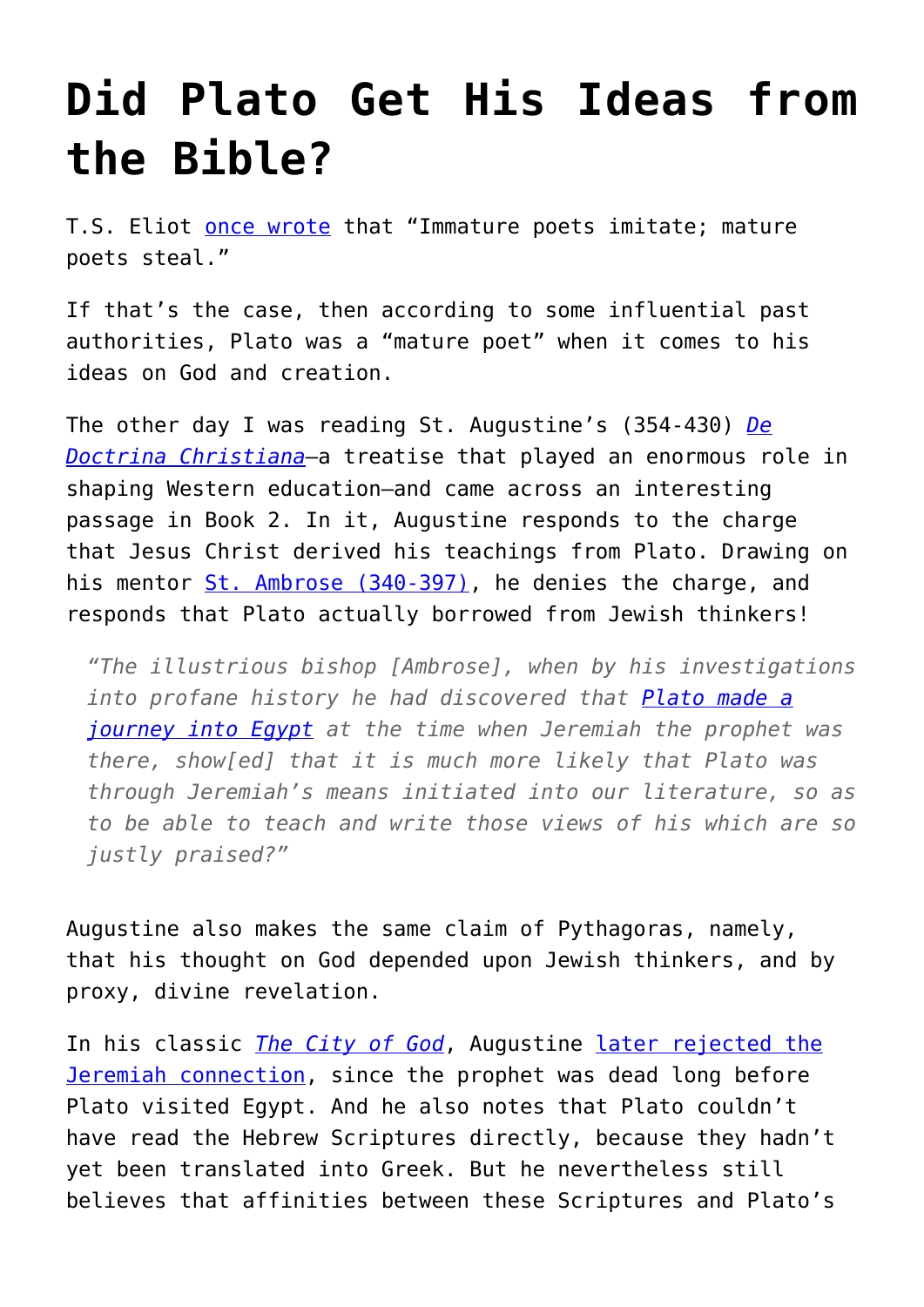writings means that the latter probably studied them through a translator.

I looked further, and discovered that the thesis that Plato borrowed from the Jews was not uncommon in the ancient world. [In a post for](https://www.firstthings.com/blogs/leithart/2014/08/plato-and-moses) *[First Things](https://www.firstthings.com/blogs/leithart/2014/08/plato-and-moses)*, Peter Leithart draws upon Theophilus Gale's 17th-century work *Court of the Gentiles* in relaying the tradition of this thesis:

*"[Gale] knows he is in a long tradition of Jewish and Christian thought. Aristobulus, a Jew, claims that Plato followed the institutes of the Jews carefully, and this is repeated by Clement and Eusebius. All make the same claim about Pythagoras. Tertullian claims in his Apology that all poets and sophists draw from prophets.*

*Gale denies that the notion that Plato borrowed from Jews is a Christian prejudice. Pagan philosophers say the same. Hermippus of Smyrna, who write life of Pythagoras, says that he 'transferred many things out of the Jewish Institutions into his own philosophy' and calls him 'imitator of Jewish Dogmas.' Gale takes from Grotius the notion that Pythagoras lived among Jews. Numenius is reputed to have said, 'What is Plato but Moses Atticizing?'"* 

Before you freak out—if you are inclined to freak out about the above—let me tell you *why* you might freak out:

In our secular world, both non-religious and religious have a lot staked in the idea that man can come to discover deeper truths purely through the "natural light of universal reason". We see religion and its dependence on a special revelation from God as "a bridge too far" to serve as a source for social unity, knowledge, and the recommendation of virtue. In the West, Socrates, Plato, Aristotle and other pagan philosophers thus serve as our go-to proof-texts for the idea that divine revelation can be bypassed in the pursuit of truth and the creation of a harmonious society.